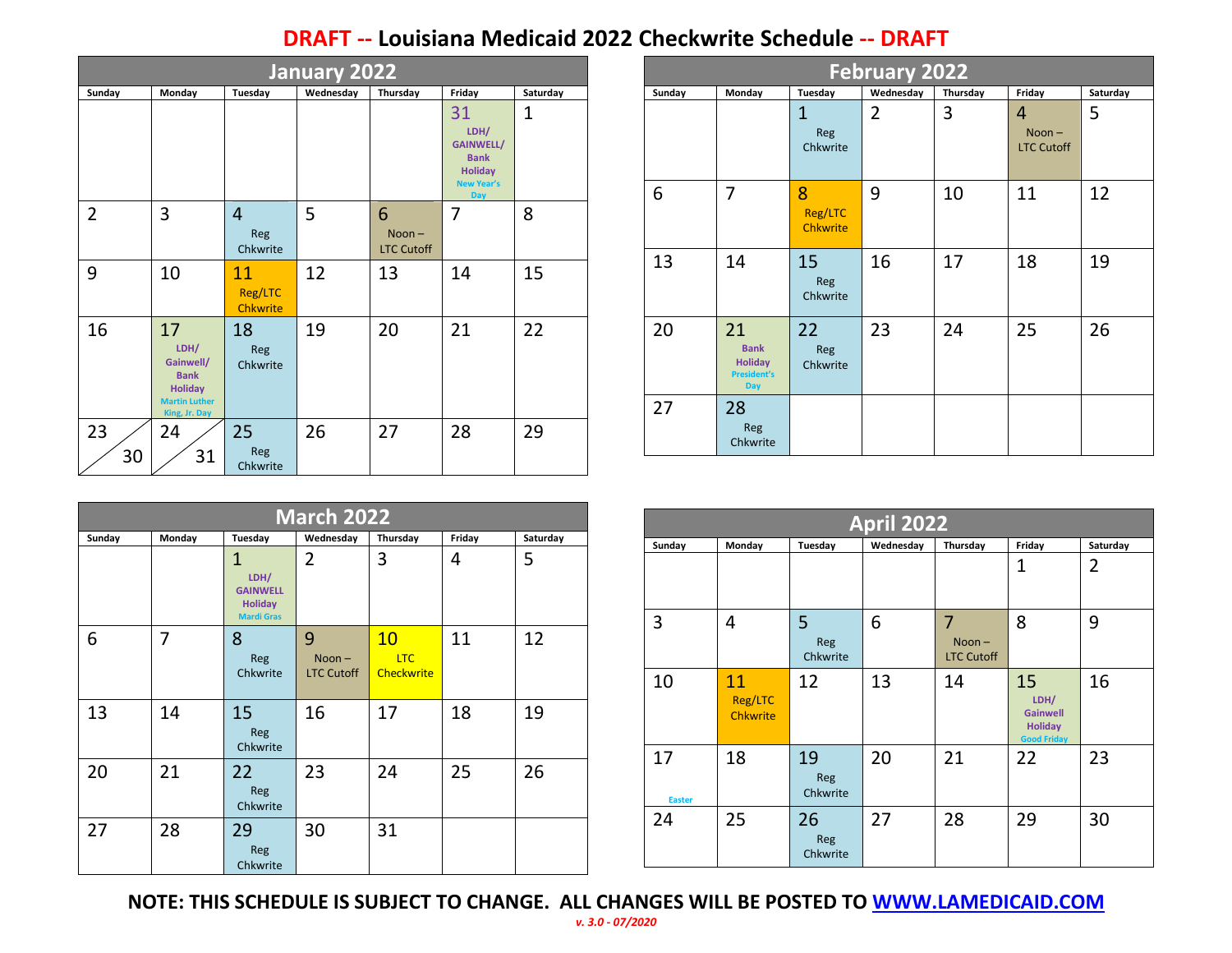## **DRAFT -- Louisiana Medicaid 2022 Checkwrite Schedule -- DRAFT**

| <b>May 2022</b> |                                                                                        |                                    |           |                                    |        |          |  |  |  |  |
|-----------------|----------------------------------------------------------------------------------------|------------------------------------|-----------|------------------------------------|--------|----------|--|--|--|--|
| Sunday          | Monday                                                                                 | Tuesday                            | Wednesday | Thursday                           | Friday | Saturday |  |  |  |  |
| 1               | 2                                                                                      | 3<br>Reg<br>Chkwrite               | 4         | 5<br>$Noon -$<br><b>LTC Cutoff</b> | 6      | 7        |  |  |  |  |
| 8               | 9                                                                                      | 10<br>Reg / LTC<br><b>Chkwrite</b> | 11        | 12                                 | 13     | 14       |  |  |  |  |
| 15              | 16                                                                                     | 17<br>Reg<br>Chkwrite              | 18        | 19                                 | 20     | 21       |  |  |  |  |
| 22              | 23                                                                                     | 24<br>Reg<br>Chkwrite              | 25        | 26                                 | 27     | 28       |  |  |  |  |
| 29              | 30<br>LDH/<br><b>GAINWELL/</b><br><b>Bank</b><br><b>Holiday</b><br><b>Memorial Day</b> | 31<br>Reg<br>Chkwrite              |           |                                    |        |          |  |  |  |  |

|        | <b>June 2022</b> |                                   |                                    |                                    |                                                                      |          |  |  |  |
|--------|------------------|-----------------------------------|------------------------------------|------------------------------------|----------------------------------------------------------------------|----------|--|--|--|
| Sunday | Monday           | Tuesday                           | Wednesday                          | Thursday                           | Friday                                                               | Saturday |  |  |  |
|        |                  |                                   | $\overline{1}$                     | 2                                  | 3                                                                    | 4        |  |  |  |
| 5      | 6                | $\overline{7}$<br>Reg<br>Chkwrite | 8<br>$Noon -$<br><b>LTC Cutoff</b> | 9<br><b>LTC</b><br><b>Chkwrite</b> | 10                                                                   | 11       |  |  |  |
| 12     | 13               | 14<br>Reg<br>Chkwrite             | 15                                 | 16                                 | 17<br>LDH/<br><b>GAINWELL</b><br><b>Holiday</b><br><b>Juneteenth</b> | 18       |  |  |  |
| 19     | 20               | 21<br>Reg<br>Chkwrite             | 22                                 | 23                                 | 24                                                                   | 25       |  |  |  |
| 26     | 27               | 28<br>Reg<br>Chkwrite             | 29                                 | 30                                 |                                                                      |          |  |  |  |

| <b>July 2022</b> |                                                                                             |                                  |           |                                                 |              |                |  |  |  |
|------------------|---------------------------------------------------------------------------------------------|----------------------------------|-----------|-------------------------------------------------|--------------|----------------|--|--|--|
| Sunday           | Monday                                                                                      | Tuesday                          | Wednesday | Thursday                                        | Friday       | Saturday       |  |  |  |
|                  |                                                                                             |                                  |           |                                                 | $\mathbf{1}$ | $\overline{2}$ |  |  |  |
| 3                | $\overline{4}$<br>LDH/<br>Gainwell/<br><b>Bank</b><br><b>Holiday</b><br>Independence<br>Day | 5<br>Reg<br>Chkwrite             | 6         | $\overline{7}$<br>$Noon -$<br><b>LTC Cutoff</b> | 8            | 9              |  |  |  |
| 10               | 11                                                                                          | 12<br>Reg/LTC<br><b>Chkwrite</b> | 13        | 14                                              | 15           | 16             |  |  |  |
| 17               | 18                                                                                          | 19<br>Reg<br>Chkwrite            | 20        | 21                                              | 22           | 23             |  |  |  |
| 24<br>31         | 25                                                                                          | 26<br>Reg<br>Chkwrite            | 27        | 28                                              | 29           | 30             |  |  |  |

|        | <b>August 2022</b> |                                 |           |                                    |        |          |  |  |  |
|--------|--------------------|---------------------------------|-----------|------------------------------------|--------|----------|--|--|--|
| Sunday | Monday             | Tuesday                         | Wednesday | Thursday                           | Friday | Saturday |  |  |  |
|        | 1                  | 2<br>Reg<br>Chkwrite            | 3         | 4<br>$Noon -$<br><b>LTC Cutoff</b> | 5      | 6        |  |  |  |
| 7      | 8                  | 9<br>Reg/LTC<br><b>Chkwrite</b> | 10        | 11                                 | 12     | 13       |  |  |  |
| 14     | 15                 | 16<br>Reg<br>Chkwrite           | 17        | 18                                 | 19     | 20       |  |  |  |
| 21     | 22                 | 23<br>Reg<br>Chkwrite           | 24        | 25                                 | 26     | 27       |  |  |  |
| 28     | 29                 | 30<br><b>Reg</b><br>Chkwrite    | 31        |                                    |        |          |  |  |  |

**NOTE: THIS SCHEDULE IS SUBJECT TO CHANGE. ALL CHANGES WILL BE POSTED TO [WWW.LAMEDICAID.COM](http://www.lamedicaid.com/)** *v. 3.0 - 07/2020*